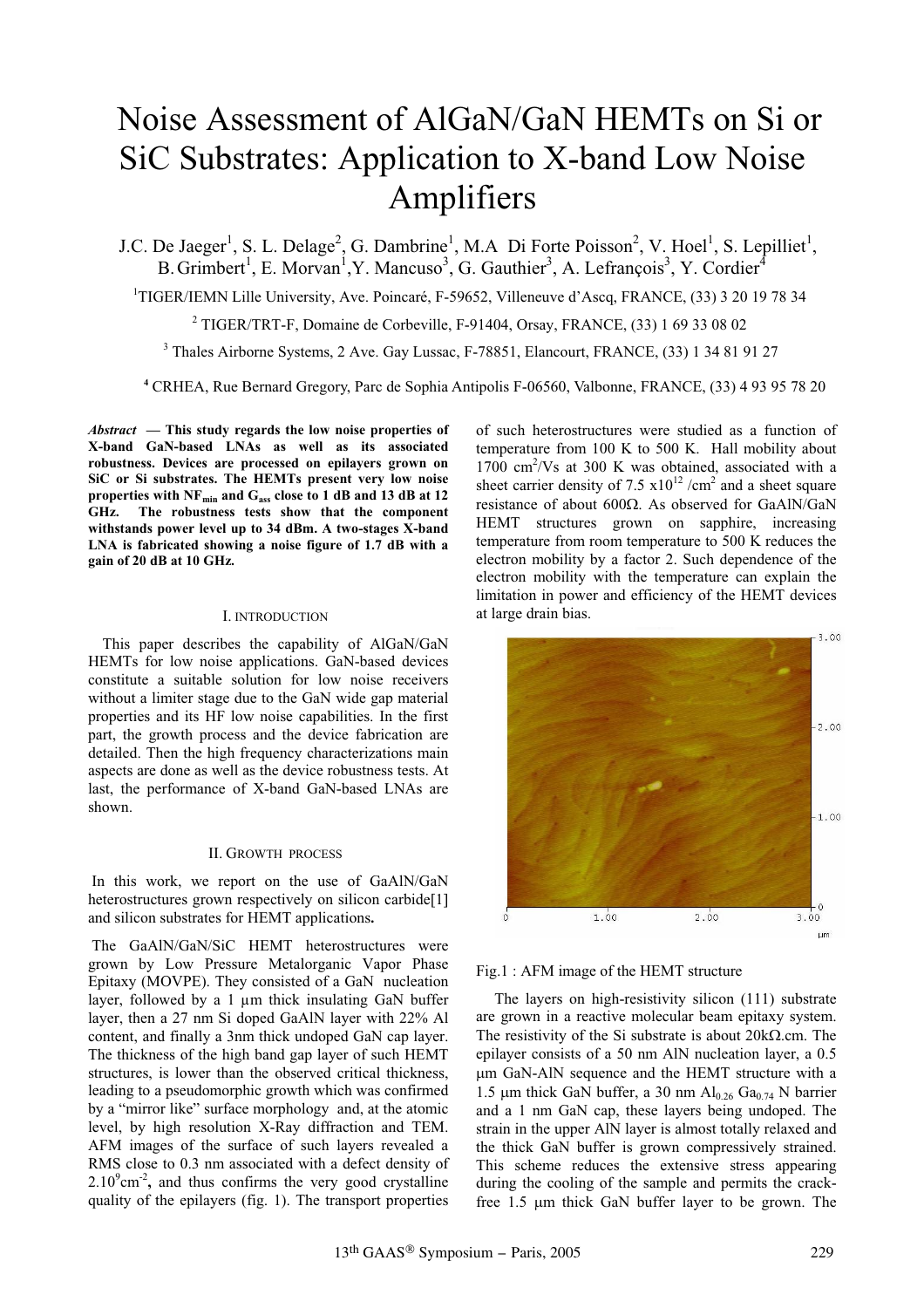density of threading dislocations is in the range of 5-7 x  $10<sup>9</sup>$  cm<sup>-2</sup> as measured by plan view transmission election microscopy [2]. Hall measurement shows a sheet carrier density of  $8 \times 10^{12}$  cm<sup>-2</sup>, an electron mobility of 1600 cm<sup>2</sup>/V.s and a sheet square resistance of about 500  $\Omega/\Box$  at room temperature.

# III. DEVICE PROCESSING

The AlGaN/GaN HEMT processing begins by the alignment marks based on the Molibdenum metallization. Then, the ohmic contacts are formed from rapid thermal annealing of evaporated Ti/Al/Ni/Au (12/200/40/100 nm) metallization at 900 °C for 30s under nitrogen atmosphere. Typical results are commonly a contact resistance of 0.2-0.3  $\Omega$ mm. The device isolation is performed even from mesa structures or ionic implantation. In the case of mesa, the active zone is defined from reactive ion etching using eight SCCMs of SiCl4 gas, a radio-frequency power of 200 W and a pressure of 40 m torr. This operating procedure results in an etch rate of 20 nm/min. In recent TIGER laboratory processes, the device isolation is obtained from ionic implantation. The advantage is a planar structure which involves a easier interconnection processing. The process is based on helium multiple implantations at room temperature at different energies (30 to 190 KeV) based on different doses  $(10^{14}$ ; 5 x  $10^{14}$ ;  $10^{15}$  cm<sup>-2</sup>). This operating procedure is efficient on HEMT structures. It was shown a temperature stability up to 700 °C involving a good isolation at high temperature when operating at high voltage. The T-shaped gate, based even on Pt/Ti/Pt/Au (20/25/25/300 nm) or Mo/Au (50/300 nm) metallization is defined using electron-beam lithography.

The gate lithography is based on a bi-layer resist process followed by a germanium evaporation (5nm) making it possible an improvement of the charge flow and involving a good e-beam focus. Gate lengths of 0.15  $\mu$ m and 0.25  $\mu$ m are available. Fig. 2 shows the T-gate cross section obtained using a focus ion beam.



Fig 2 : T Gate profile obtained from FIB

Good Schottky contacts are usually obtained with a barrier height  $\Phi_B = 1 \pm 0.1$ eV associated to an ideally factor  $\eta$  = 1.5  $\pm$  0.2 (Fig.3). Typical reverse current is 100  $\mu$ A /mm at 50 V.



Fig. 3 : Schottky contact characterization

The device passivation is performed from  $SiO<sub>2</sub>/SiNx$ deposition (100/50 nm) at 340°C. The device interconnection is based on Ti/Pt/Au (50/50/1200 nm) metallization and the last step is the fabrication of BCB air bridges.

#### IV. HIGH FREQUENCY NOISE CHRACTERIZATION

The main characteristics of the devices under investigation are summarized in table 1.

| Subst.     | $gm\_DC$ |             | $J$ <i>max</i> | $N F_{\min}^{(1)}$ | $G_{ass}^{(1)}$    |
|------------|----------|-------------|----------------|--------------------|--------------------|
|            | (mS/mm)  | (GHz)       | (GHz)          | (dB)               | (dB)               |
| Si         | 257      | 46          | 100            | 0.93               |                    |
| <b>SiC</b> | 230      |             | 102            |                    | 13.0               |
| Table      | Main     | performance |                | of                 | $2x50x0.15\mu m^2$ |

AlGaN/GaN HEMTs (Vds=10V, Ids =127 mA/mm for Si-based HEMT; Vds=10V, Ids=134 mA/mm for SiCbased devices).  $^{(1)}$  @ 12 GHz

The noise parameters are extracted from noise figure measurement in the  $6 - 20$  GHz frequency range using the F50 method [3].

Figure 4 represents the minimum noise figure and available associated gain as function of the frequency. These devices present very low noise properties at the state-of-the-art level in term of  $NF_{\text{min}}$  and  $G_{\text{ass}}$  [4] for AlGaN/GaN on Silicon device. It should be noted that the  $NF_{\text{min}}$  in the case of GaN on SiC presents atypical variations in the GHz range due to trap mechanisms.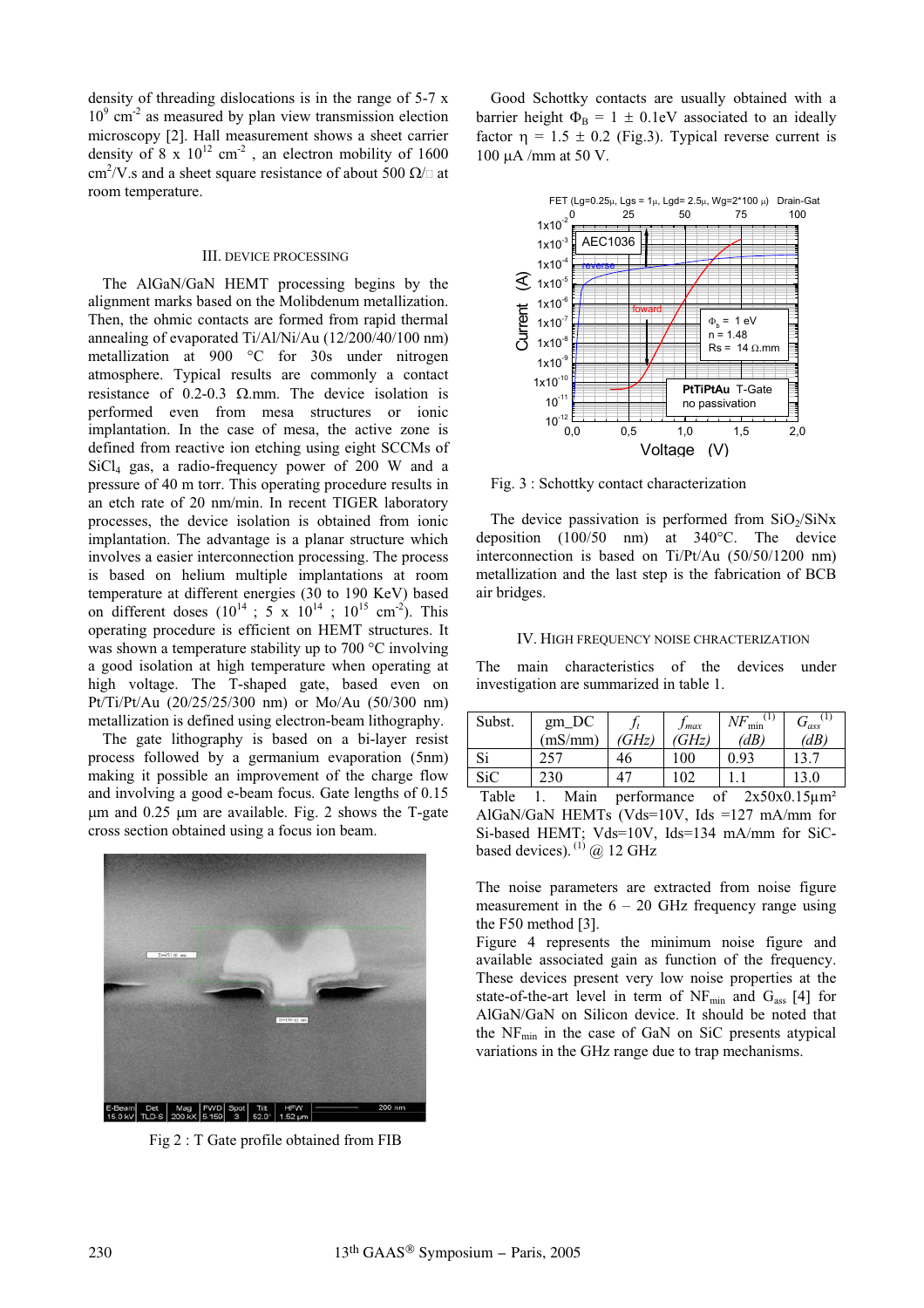

Fig. 4: Measured and simulated  $NF_{min}$  and  $G_{ass}$  versus the frequency. Circle: AlGaN/GaN on Si; Square: AlGaN/GaN on SiC; Lines: simulated data. (Vds=10V, Ids =127 mA/mm for Si-based HEMT; Vds=10V, Ids=134 mA/mm for SiC-based device).

A CAD-based linear model including the high frequency noise parameters is developed to design the one-stage Xband LNA. The validity of this model is demonstrated in Fig. 5 by comparing the calculated and measured Sparameters up to 50 GHz in a large range of bias conditions.



Fig. 5: Measured and simulated  $|S_{21}|$  (in linear) of AlGaN/GaN on SiC HEMT; Vds=10V; Ids from 30 to 500 mA/mm

## V. TRANSISTOR ROBUSTNESS TEST

GaN semiconductors provide many potential advantages for power microwave applications, for example increased input power level capability. Modules used in radar applications could benefit of this new technology in their Transmit and Receive path thanks to high power and low noise expected performances of GaN semi-conductors by suppressing the input protection circuit. The behavior of power handling of GaN should allow a reception amplifier to face high power electromagnetic aggression.

The robustness test is done on GaN transistors (SiC substrate) developed by TIGER laboratory for 3 different

bias conditions: low noise 134mA/mm, switched OFF, 1dB gain compression. Input signal is made of a nominal CW X Band input signal (-10dBm) and a CW high power stress input signal. The step stress signal level is increased from 1dB to 1dB until device is break down (Fig. 6).



Fig. 6 : Input signal during Robustness test

While steps stress are performed, the more the input power level increases, the longer it takes to S parameters transistor to recover its original value. Time recovery is getting longer as input power increases.

Fig. 7 shows  $S_{21}$  parameter of SiC A1036 2423A prototype at low noise bias conditions during step stress performing:



Fig  $7: S_{21}$  parameter for SiC 2423A dice 134mA/mm

Input power destruction for this  $2x50$  microns gate length dice is +35dBm. Damages are made of the blow of the gate metal and gate's finger destruction. (Fig.8) The transistor (4x75microns) was submitted to 1ms-1/1000 duty cycle for 5 seconds to evaluate the thermal effect contribution in the collapse. Measurements put on show that input power destruction is the same whether step stress is CW or pulsed: thermal has no effect.